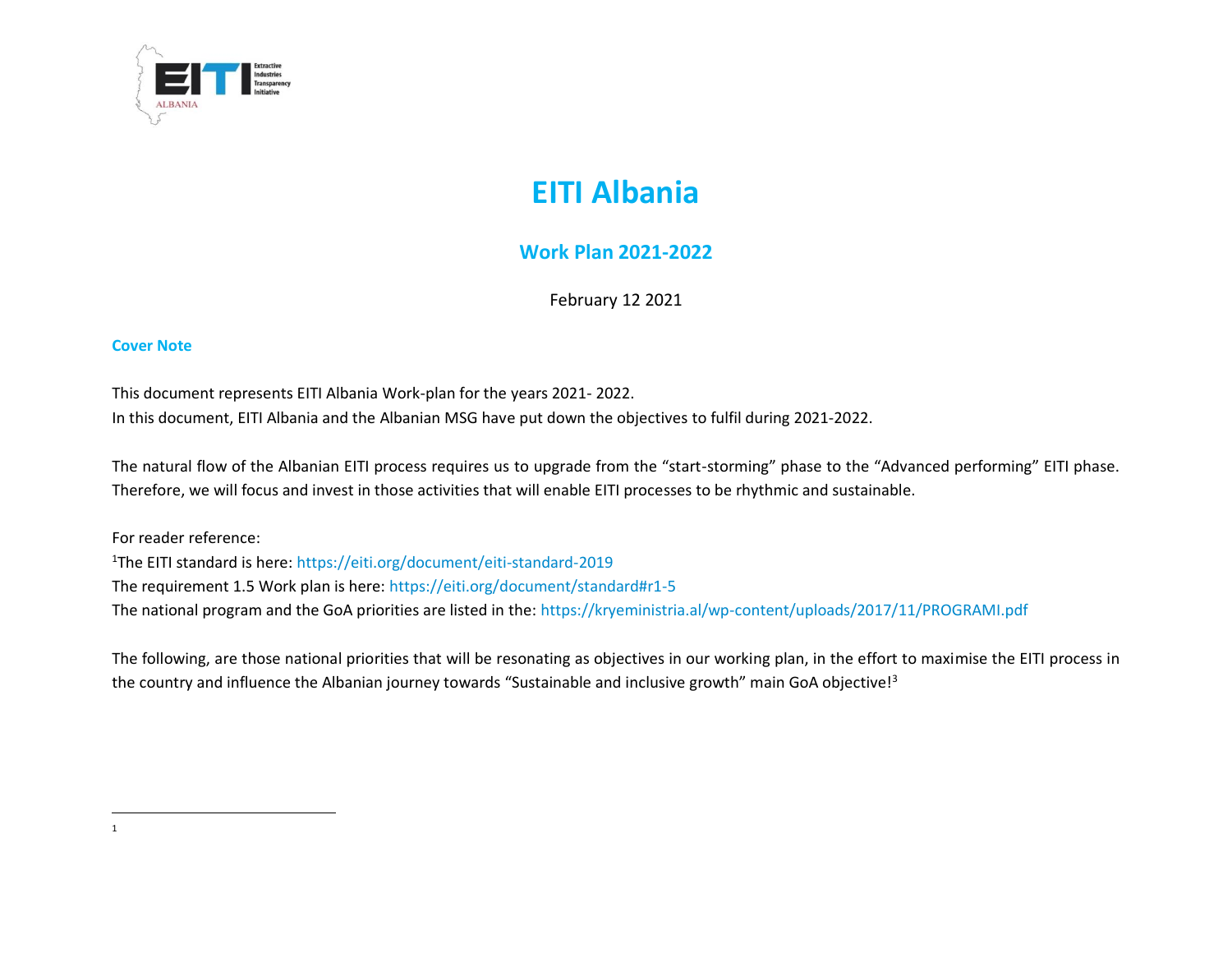

- **1. [Fight against corruption.](http://www.kryeministria.al/en/program/rule-of-law-and-the-democratization-of-society/fight-against-corruption)**
- **2. Natural Resource Governance**
- **3. Preparation of a legal package for Transparency in Extractive Industry.**
- **4. Addressing and working on corrective action deadlines arising from the II Validation Process and the EITI Board Decision on Albania.<sup>3</sup>**
- **5. EITI Transparency Week, Assessment of EITI Impact in Albania( 10 Years of Transparency);**
- **6. Legal review study on project-based reporting;**
- **7. Assessment of the impact of the Benficial Owners Law;**
- **8. Scoping Study for Energy Transition in the Renewable Energy sector: gas/ wind energy/ solar energy;**
- **9. Study on Safety at work in the Extractive Industries Sector in Albania;**
- **10. Cooperation with universities and the academic world for their involvement in the EITI process;**
- **11. Study "Women and the extractive industry in Albania;**
- **12. Support to Civil Society;**
- **13. Study to develop a standard for Local Reporting;**
- **14. Etc.**

**Below, you will find a short rationale on the relation between our EITI agenda objectives and our national priorities.** 

#### **1. [Fight against corruption](http://www.kryeministria.al/en/program/rule-of-law-and-the-democratization-of-society/fight-against-corruption)**

GoA approach on anticorruption shall reach out in three directions: prevention, awareness and punishment.

#### **How shall we influence this national agenda with our EITI activities?**

We plan to do it through "Reforming national legal framework for better management of natural resources". Based on the findings and the neuralgias that we have identified during the preparation of our EITI reports we need to work with our legal framework to enable a normal flow of the reporting process. During 2021 EITI Albania will work to approve and implement legal and regulative changes suggested by the "legal review"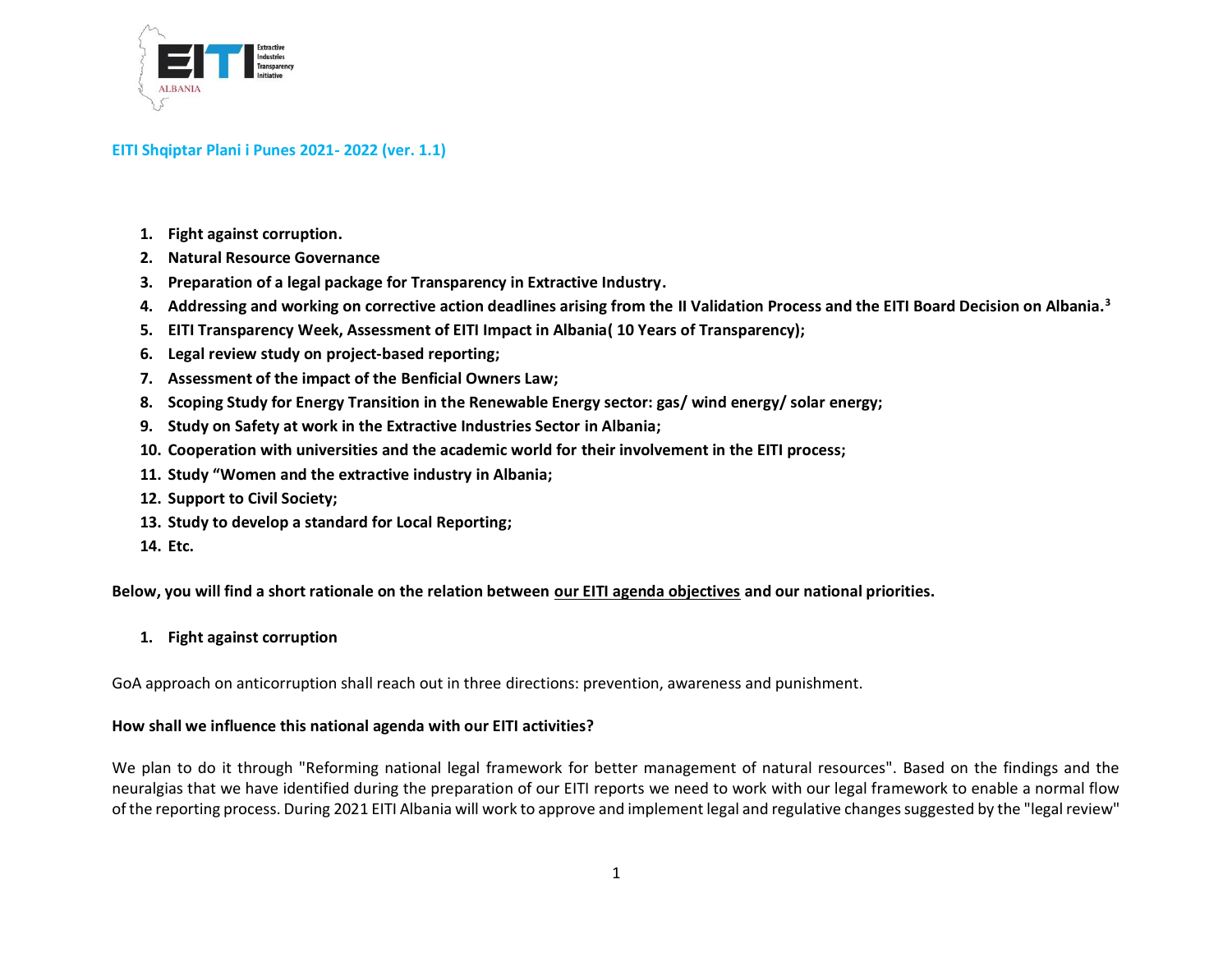

and agreed with stakeholders. Implement legal changes that will enable and regulate release, publication and open data per each government agency dealing with natural resource governance.

## **1. Which is our EITI Objective with regard to the Awareness part of the Anticorruption agenda?**

1.2Strengthen MSG through wider stakeholder participation and costumized capacity building;

1.3**Increase public participation and stakeholder engagement in the management of natural resources.** Awareness Raising and Outreach activities with a special focus on customized communication for our stakeholders that will aim to create a platform for professional debate; we have identified several partners in our EITI processes such as students, academia, legislators, analysts, parliamentarians etc. They should be part of the EITI processes and each communication should be tailored according to their specifics.

## **2. Natural Resource Governance**

**2.1 Hidrokarburet-** In this sector we will aim at comprehensive, timely and qualitative EITI reporting, as well as tupdated data entry in the active Open Data Portal.

**2.2. Mining Industry-**It will be aimed at the inclusiveness of this sector in EITI reporting and timely and qualitative reporting as well as updated data enty in the active Mining Cadastre and Open Data portals.

**2.3. Në sektorin elektroenergjetik** – It will be aimed at the inclusiveness of this sector in EITI reporting and legal regulation of the reporting.

The Albanian Government is aiming at the further development of the Electric Power and Extractive Industries sectors, transforming it into a financially sustainable, operationally and technically viable sector. It has listed the good governance of the natural resources as part of its strategic priorities in the chapter of Sustainable and inclusive growth.<sup>3</sup>

Within the framework of the GoA Program and also within our priorities in 2020, in addition to the focus on the Mining and Oil Sector which is being fully covered by the EITI initiative and the EITI reports, there is a particular focus on the production of Electric Power that has been introduced as innovation for the first time by Albania in EITI reporting.

#### **Which is Our EITI Objective with regard to Natural Resource Governance National Agenda?**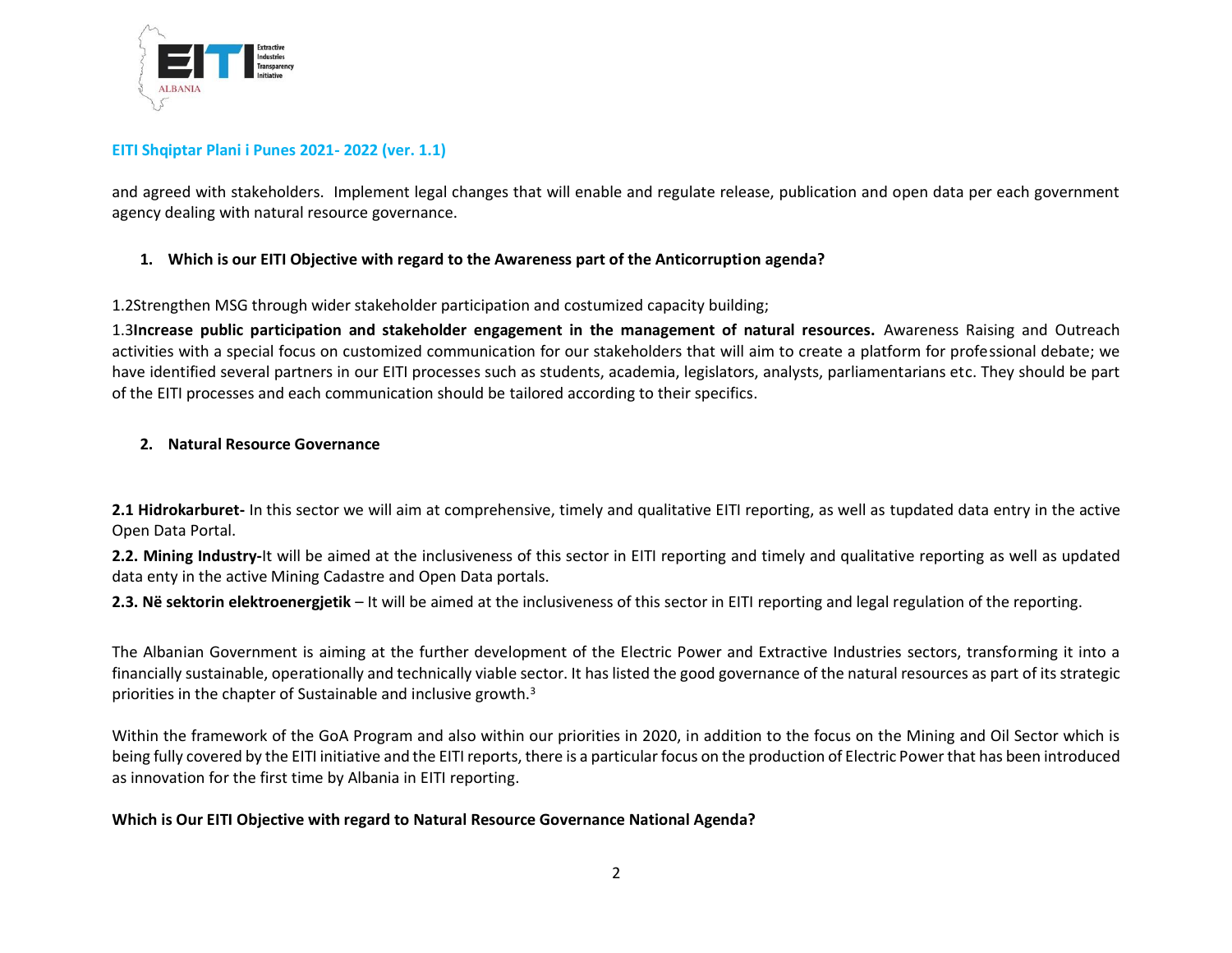

The centre of our activities and in compliance with the EITI standard will be the Production and Publication of EITI reports in the year + 1 format. The improvement of each consecutive EITI report will be our core objective.

With the successful inclusion in our 2013 + 2014 EITI reports of the hydrology sector, the EITI reports in the following year will continue to contain full report on our water resource usage.

Important aspects that complement Natural Resource Governance will be in our agenda, such as the Local Content and Environment issues.

#### **3. Open Data**

Mr. Edi Rama, Prime Minister of Albania, declared among other things, open and transparent governance as one of the key priorities of the national agenda for "creating a fair society".

On 18.2.2015 the Council of Ministers approved the decision no. 147: "Approval of the Document on the Open Data Policy and establishment of the Open Data portal<sup>2</sup>.

Based on these priorities and with increasing demands from the public for transparent and accountable governance, Albania is going through very significant and massive transformations in regard to its Digital Agenda for 2015-2020 on E-governance and Information Society strategy and as part of its OGP commitments on "Open Data"3.

#### **Which is Our EITI Objective with regard Open Data in the National Agenda Priorities?**

3.1 In the framework of the Albanian Government priorities, include open data for EITI and Natural Resource governance, at the national priorities for open data government systems, working towards integration, reflection of up-to-date data from the Mining Industry Sectors in the new Mineral Cadastre and Open Date Portal to ensure timeliness, data quality, reuse and cost effectiveness.

<sup>2</sup> [http://mobile.ikub.al/LIGJE\\_CATEGORY/PeR-MIRATIMIN-E-DOKUMENTIT-TePOLITIKAVE-PeR-IMPLEMENTIMIN-E-Te-DHeNAVE-Te-HAPURA-PUBLIKE-DHE-KRIJIMIN-E-PORTALIT-Te-Te-DHeNAVE-Te-](http://mobile.ikub.al/LIGJE_CATEGORY/PeR-MIRATIMIN-E-DOKUMENTIT-TePOLITIKAVE-PeR-IMPLEMENTIMIN-E-Te-DHeNAVE-Te-HAPURA-PUBLIKE-DHE-KRIJIMIN-E-PORTALIT-Te-Te-DHeNAVE-Te-HAPURA--1508030128.aspx)[HAPURA--1508030128.aspx\)](http://mobile.ikub.al/LIGJE_CATEGORY/PeR-MIRATIMIN-E-DOKUMENTIT-TePOLITIKAVE-PeR-IMPLEMENTIMIN-E-Te-DHeNAVE-Te-HAPURA-PUBLIKE-DHE-KRIJIMIN-E-PORTALIT-Te-Te-DHeNAVE-Te-HAPURA--1508030128.aspx)

<sup>3</sup> [http://www.inovacioni.gov.al/files/pages\\_files/Digital\\_Agenda\\_Strategy\\_2015\\_-\\_2020.pdf\)](http://www.inovacioni.gov.al/files/pages_files/Digital_Agenda_Strategy_2015_-_2020.pdf).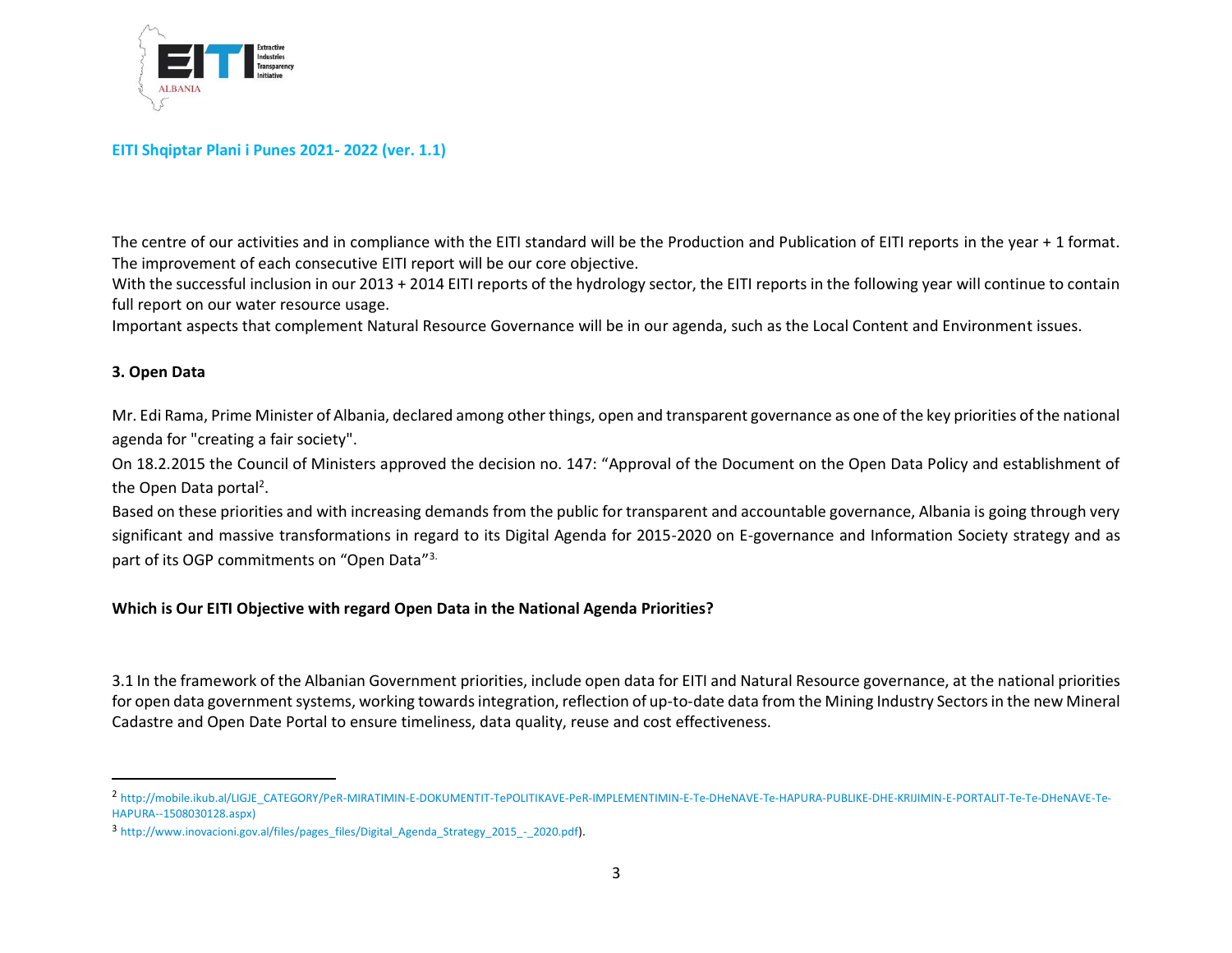

## **4. Addressing and working on corrective action deadlines arising from the II Validation Process and the EITI Board Decision on Albania.**

Following the second Validation Process conducted in March 2019, The EITI Board agreed on 17 June 2019 that Albania has made **Meaningful Progress Overall** in implementing the 2016 EITI Standard, with considerable improvements across several individual requirements.

The Board recognised Albania's efforts to use the EITI as a diagnostic tool of government's public finance management of extractive revenues. Public reporting of subnational transfers of royalties has generated significant public interest. The Board encourages Albania to further enhance public disclosures, particularly related to license allocations and state participation in oil and gas. It also encourages the comprehensiveness and reliability of those disclosures, including at the subnational level. The Board welcomes Albania's consideration of opportunities to systematically disclose the data required under the EITI Standard.

## **Which is our EITI Objective with regard to addressing and working on Corrective Actions deadlines arising from the Validation Process and the EITI Board Decision on Albania in the National Agenda Priorities?**

4.1 Immediate addressing, distribution and follow-up of the respective subject of corrective actions and their fulfilment within the deadline, in order that in the third validation that will be carried out in 2021 to have achieved the improvement of all components that serve as evaluation subject in the process.

#### **5. Support to [Civil society](http://www.kryeministria.al/en/program/rule-of-law-and-the-democratization-of-society/civil-society)**

On the Programmatic Chapter for Rule of Law and Democratization of Society, GoA considers its priorities the support of the [Civil Society.](http://www.kryeministria.al/en/program/rule-of-law-and-the-democratization-of-society/civil-society) GoA is convinced that by empowering the civil society we will have an important tool that will fill in the gap between the citizens and the institutions. Its objective is to promote the establishment of a healthy environment that encourages civil society independence, efficiency and sustainability.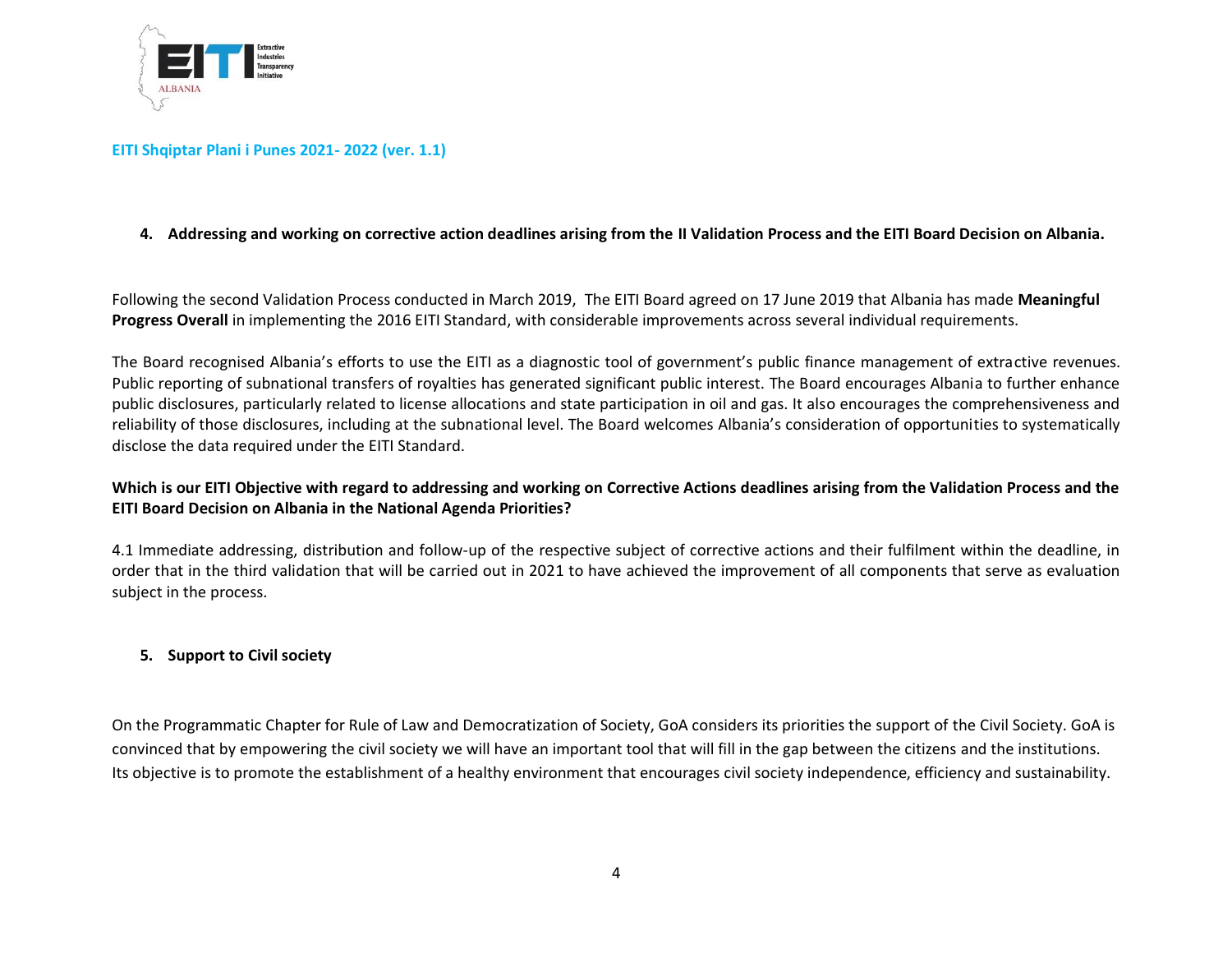

## **Which is our EITI Objective with regard to Civil Society Agenda?**

5.1 Promote the Creation of a Healthy Environment for supporting Civil Society independence, efficiency and sustainability in the Albanian EITI Process.

**Below you will find the detailed table with the respective costs of the activities foreseen for the years 2021-2022.**

|                | <b>Theme</b>                          | <b>Objective</b>                                                                                                            | <b>Activity</b>                                                                                                                                                                                                                              | Responsible<br>Person/Institutio<br>$\mathsf{n}$ |                                |      | Costs<br><b>Timescale</b>                     |                               |                  | <b>Funds available</b> |  |  |  | <b>Status</b> |
|----------------|---------------------------------------|-----------------------------------------------------------------------------------------------------------------------------|----------------------------------------------------------------------------------------------------------------------------------------------------------------------------------------------------------------------------------------------|--------------------------------------------------|--------------------------------|------|-----------------------------------------------|-------------------------------|------------------|------------------------|--|--|--|---------------|
|                |                                       |                                                                                                                             |                                                                                                                                                                                                                                              |                                                  |                                |      | World<br><b>Bank/Other</b><br><b>Donators</b> | <b>State</b><br><b>Budget</b> |                  |                        |  |  |  |               |
|                | <b>Work Plan</b><br>2021-2022         | Preparation of the<br>work plan aligned<br>with the EITI<br>standard                                                        | Planning activities<br>Reorganization of activities including<br>unimplemented activities of the work plan<br>2018. MSG approval.<br>Presentation to the interested groups<br>Online publication in the official website of<br>EITI Albania. | EITI Albania<br>Secretariat<br>MSG               | Jannuary-<br>Febbruary<br>2021 | None |                                               |                               | <b>Completed</b> |                        |  |  |  |               |
| $\overline{c}$ | <b>Annual activity</b><br>report 2020 | <b>Preparation of the</b><br><b>EITI</b> Albania<br>progress report for<br>year 2020 in<br>compliance with EITI<br>standard | Ranking of activities carried out by the<br>Albanian Secretariat EITI during 2020<br>Analysis and evidence of unrealized<br>activities, causes of failure.                                                                                   | EITI Albania<br>MSG                              | $Jan - Feb$<br>2021            | None |                                               |                               | In process       |                        |  |  |  |               |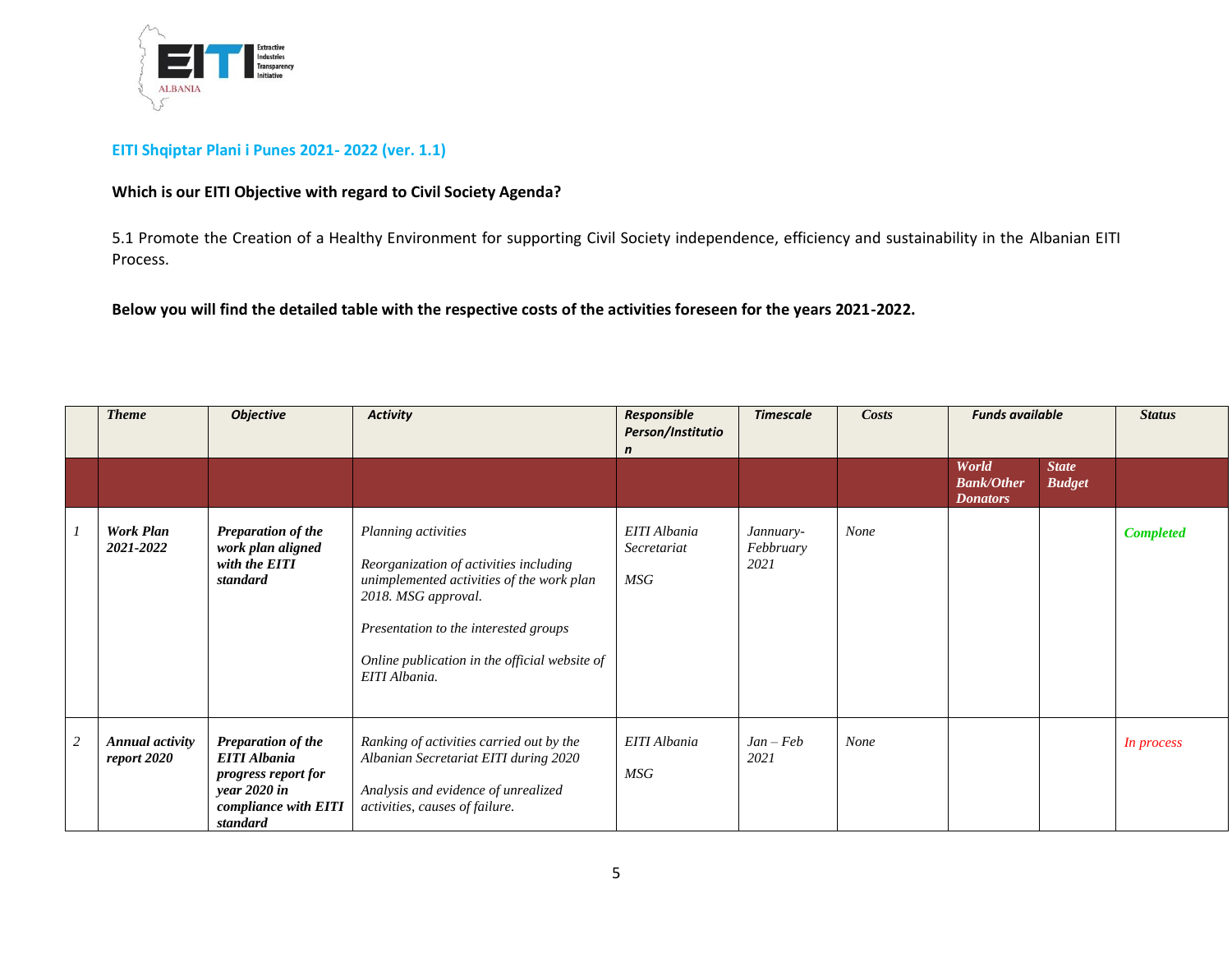

| $\mathfrak{Z}$ | Legal and<br><b>Regulatory</b><br>Review  | Ensure a sustainable<br>legislation on EITI<br>implementation in<br><b>Albania</b> | Adoption of the new law on Transparency<br>+ complementary to the proposed laws and<br>guidelines at the end of the consultation<br>process   | <b>MIE/MSG</b><br><b>EITI</b><br>Secretariat/Gover<br>nment | During 2021              | None      |                                 | The approval<br>process with<br><b>MIE</b> has started |
|----------------|-------------------------------------------|------------------------------------------------------------------------------------|-----------------------------------------------------------------------------------------------------------------------------------------------|-------------------------------------------------------------|--------------------------|-----------|---------------------------------|--------------------------------------------------------|
| $\overline{4}$ | <b>Communication</b><br><i>activities</i> | <b>Communication</b><br>Activities fo 2021-22                                      | Communication and Outreach for 2021-<br>2022 (media outreach campaigns, internet<br>and social media activities, awareness<br>raising events) | EITI Albania<br>Secretariat/<br>MSG/Consultant              | 2021-2022                | 120000 \$ | World<br>Bank/Other<br>donators | Not started                                            |
| 5              | <b>EITI</b> Report<br>2019-2020           | Drafting of TOR's                                                                  | Discussion and approval of MSG for the<br>terms of reference referred to the EITI<br>standards<br>Approval of the ToR from the World Bank     | EITI Albania /<br>MSG<br>World Bank                         | March 2021<br>April 2021 | 160000\$  | World<br>Bank/Other<br>donors   | Not started                                            |
|                |                                           | Selection of<br><b>Independent</b><br><b>Administrator</b>                         | Selection of reporting subjects for EITI<br>reports                                                                                           | EITI Albania                                                |                          |           |                                 | Not started                                            |
|                |                                           |                                                                                    | Publication of Expression of Interest for the<br>Independent Administrator                                                                    | EITI Shqiptar                                               | Maj 2021                 |           |                                 |                                                        |
|                |                                           |                                                                                    |                                                                                                                                               | EITI Albania                                                | June 2021                |           |                                 |                                                        |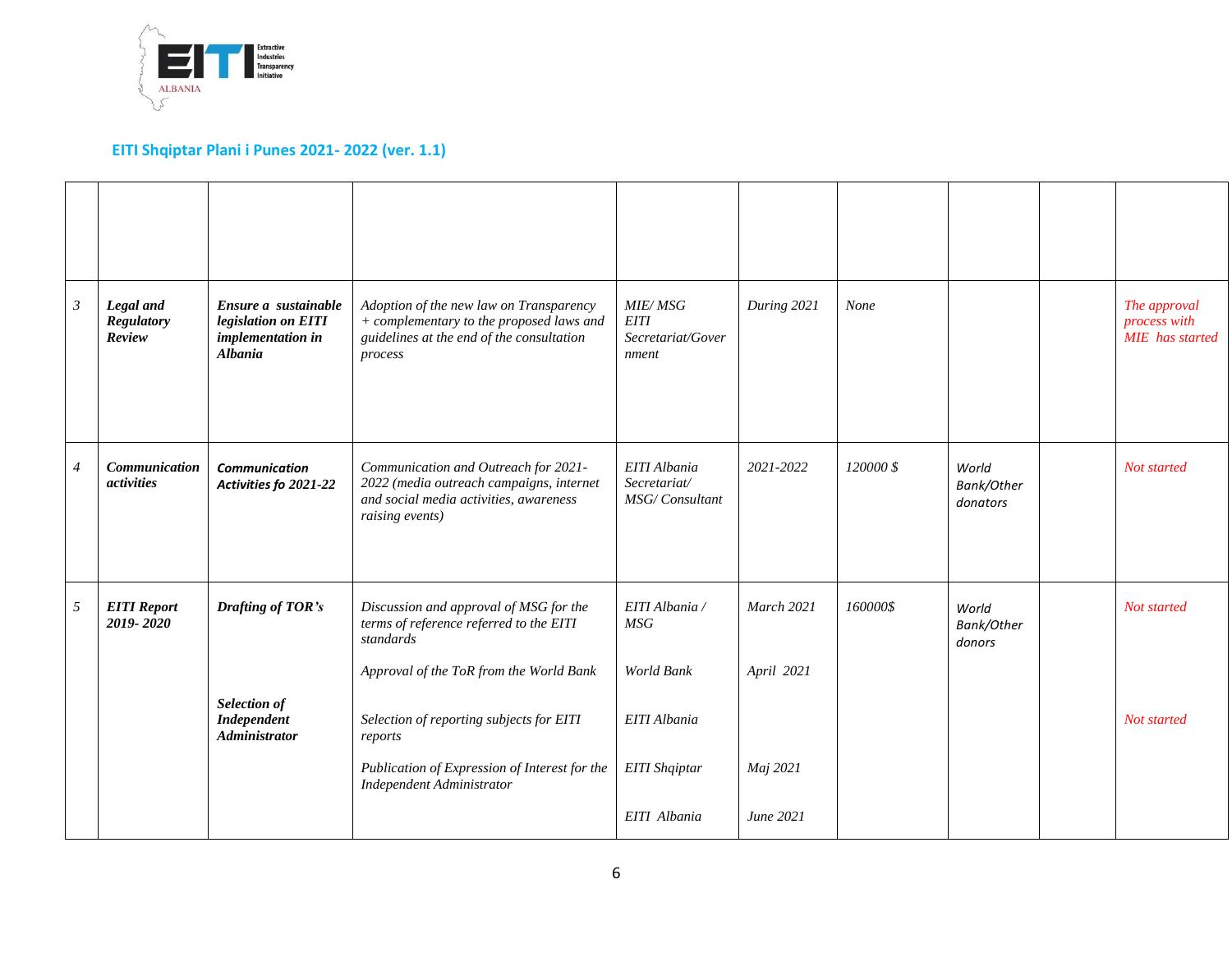

| Publikimi i shprehjes se Interesit per<br>Administratorin e Pavarur<br>July 2021<br>EITI Albania /<br>Indipendent<br>Development of the tendering process and<br>Administrator<br>selection.<br><b>EITI</b> Standard<br>Signing the contract with the Independent                                                       |                    |
|-------------------------------------------------------------------------------------------------------------------------------------------------------------------------------------------------------------------------------------------------------------------------------------------------------------------------|--------------------|
| <b>Requirement:</b><br>Administrator                                                                                                                                                                                                                                                                                    |                    |
| EITI Albania /<br><b>Implement the</b><br>December<br>recommendations of<br>2021<br>Indipendent<br>previous EITI<br>Consulting services to assist government<br>Administrator<br>agencies in implementing recommendations<br><b>Reports</b><br>from EITI reports (requirement of the EITI                               |                    |
| EITI Albania /<br>December<br>Indipendent<br>Standard)<br><b>Publication of EITI</b><br>Administrator<br>Indipendent<br>2021<br>Administrator<br>EITI Albania<br>reports<br>Informing the general public about the                                                                                                      |                    |
| 10000\$<br><b>Ongoing support in</b><br>IA/EITI Albania<br>2021-2022<br>World Bank<br>results of EITI reports<br><b>EITI Processes</b><br>Consulting for Government Institutions and                                                                                                                                    | <b>Not started</b> |
| companies operating in the extractive<br>industry                                                                                                                                                                                                                                                                       |                    |
| <b>EITI</b><br><b>Implement Second</b><br>6<br>Addressing Corrective Actions from the<br><b>EITI</b><br>2021<br>None<br>Validation 2021<br><b>Validation Corrective</b><br>Validation Report and monitoring the<br>International /<br><b>Actions</b><br>implementation of recommendations<br><b>MSG EITI</b><br>Albania | In process         |
| <b>Ref: EITI standards</b><br>Assistance, making materials available as<br><b>EITI</b> International<br>October 2021<br>Participation in the<br>/MSG EITI<br>required in the EITI 2020 validation<br>third Validation<br>Albania<br>process<br>process                                                                  | Not started        |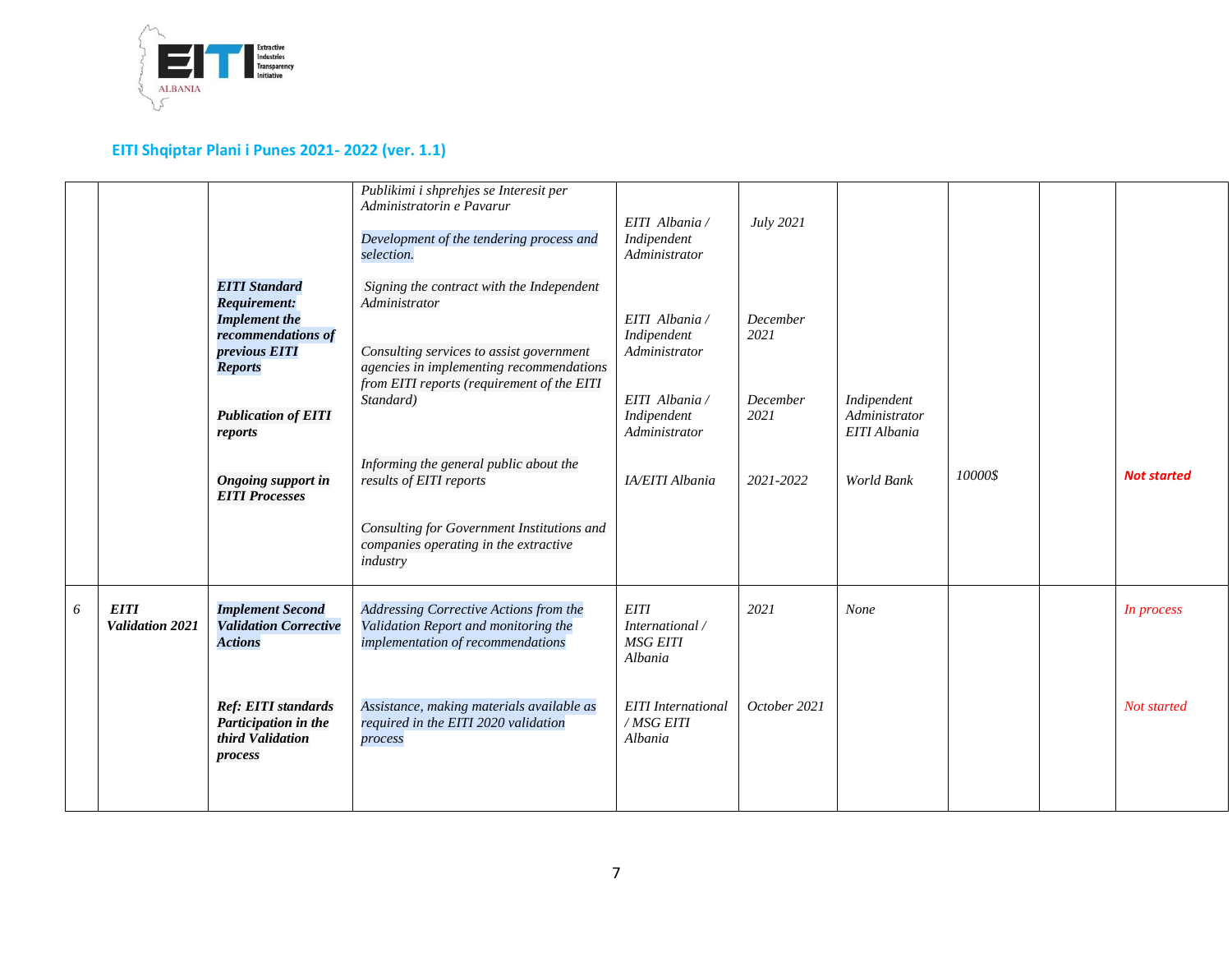

| $\overline{7}$ | Capacity<br><b>building EITI</b> | <b>Training programs</b><br>for Albanian EITI<br>staff and MSG<br>members                                                  | Trainings from ASPA / DAP,<br>Communication Standards, Public Policy<br>Development, Project Management, Public                                                                                                                                                           | EITI Albania /<br>ASPA/<br>DAP                                                                                      | 2021-2022     | <b>ASPA/DAP</b> | None    | In process  |
|----------------|----------------------------------|----------------------------------------------------------------------------------------------------------------------------|---------------------------------------------------------------------------------------------------------------------------------------------------------------------------------------------------------------------------------------------------------------------------|---------------------------------------------------------------------------------------------------------------------|---------------|-----------------|---------|-------------|
|                |                                  |                                                                                                                            | Procurement, etc.<br>Training of MSG members on the role of<br>MSG, the purpose, opportunity and<br>capacity to act and stakeholders on                                                                                                                                   | <b>EITI</b><br>Albania/MSG                                                                                          | 2021-2022     | World Bank      | 60000\$ | Not started |
|                |                                  |                                                                                                                            | increasing their role in the Extractive<br>Industry.<br>Training for the new Standard 2019+<br>Benefitial Ownership BO).<br>Determining the complete training courses<br>offered by reputable agencies in this field,<br>such as Universities, Research Agencies,<br>etc. | EITI Albania/<br>MSG<br>EITI Albania /<br><b>MSG/EITI/</b><br>Intern. Secretariat<br>/ Other implement<br>countries | 2021-2022     |                 |         |             |
|                |                                  | <b>Establishing greater</b><br>partnership between<br><b>EITI-Albania and</b><br>other implementing<br>countries to enable | Stakeholder Participation in International<br>Forums, Workshops Focused on Natural<br>Resource Governance Participation of the<br>Secretariat and MSG members in events                                                                                                   |                                                                                                                     | $2021 - 2022$ | World Bank      | 20000\$ | Not started |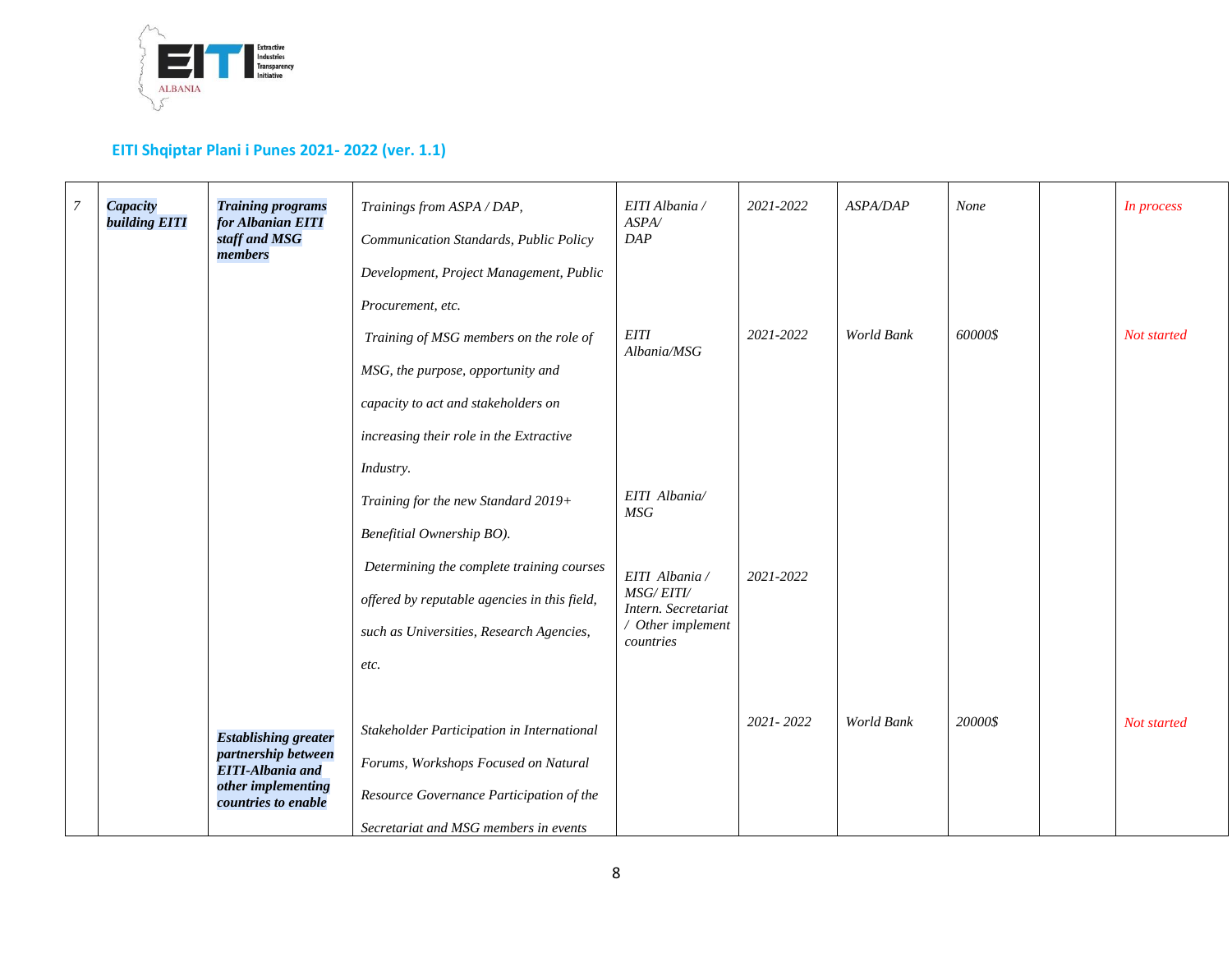

|   |                                                                                                                                                                      | better knowledge<br>sharing and more<br><b>Effective EITI</b><br><i>implementation.</i><br>Albania more aware<br>of the latest<br>developments in the<br><b>EITI</b> Standard.                                                                                                           | organized by the International Secretariat<br>EITI and other implementing countries to<br>share the Albanian experience, to establish<br>links with other implementing countries to<br>enable better knowledge sharing and more<br>effective implementation.                                                                                                                                                            |                                                           |      |                   |         |             |
|---|----------------------------------------------------------------------------------------------------------------------------------------------------------------------|------------------------------------------------------------------------------------------------------------------------------------------------------------------------------------------------------------------------------------------------------------------------------------------|-------------------------------------------------------------------------------------------------------------------------------------------------------------------------------------------------------------------------------------------------------------------------------------------------------------------------------------------------------------------------------------------------------------------------|-----------------------------------------------------------|------|-------------------|---------|-------------|
| 8 | <b>EITI</b> Impact<br><b>Assessment for</b><br>the 10th<br><b>Anniversary</b> (10<br><b>Years of</b><br>Transparency);<br><b>EITI</b><br><b>Transparency</b><br>Week | A series of weekly<br>meetings and<br>information sessions<br>on the transparency<br>of extractive<br>industries and the<br>good governance of<br><b>Natural Resources.</b><br>An impact assessment<br>that the<br>implementation of<br><b>EITI</b> has had these<br>10 years in Albania | Extractive Industries Transparency Week<br>will feature various EITI-related topics<br>such as Gender, Transparency of Beneficial<br>Ownership, systematic data reporting and<br>good governance of extractive industries,<br>etc.<br>Selection of a consultant who through<br>surveys, google forms or other methods will<br>assess the impact that EITI has had in<br>Albania in these 10 years of<br>implementation. | EITI Albania/<br>MSG/Groups of<br>interest/<br>Consultant | 2021 | World Bank        | 30000\$ | Not started |
| 9 | <b>Study for legal</b><br>review for<br>project-based<br>reporting                                                                                                   | <b>Study for analysis</b><br>and evaluation of the<br>current legal basis for<br>project-based<br>reporting. changes to<br>be made to enable<br>project-based<br>reporting of mining<br>companies                                                                                        | Consulting services for analysis and<br>evaluation of the current legal basis for<br>project-based reporting.<br>Identify changes that need to be proposed<br>to enable project-based reporting of mining<br>companies                                                                                                                                                                                                  | EITI Albania<br>/MSG/ Consultant                          | 2021 | <b>World Bank</b> | 20000\$ | Not started |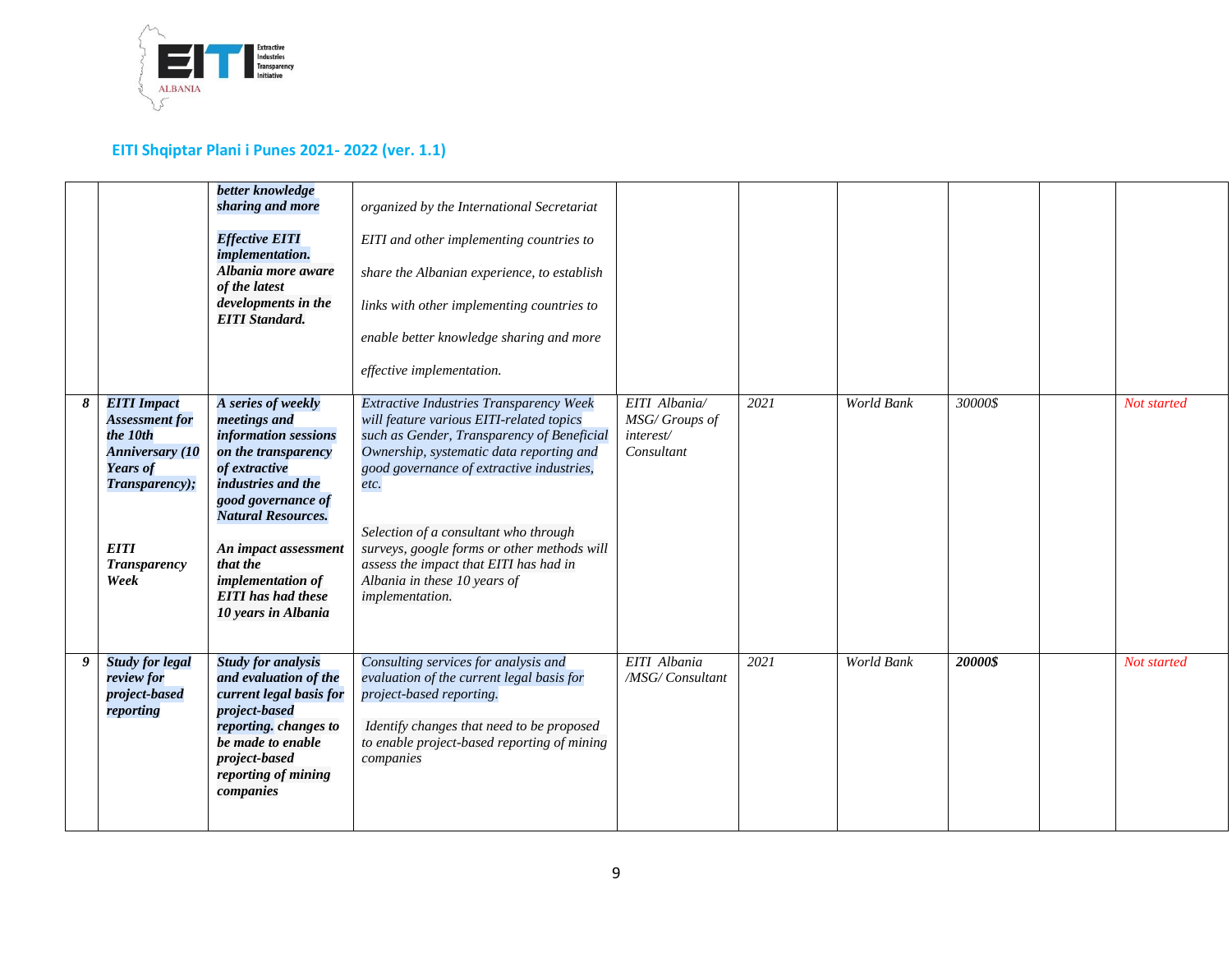

| 10 | Assessment of<br>the impact of<br>the Law on BO                                                                    | Assess the impact of<br>the Law on<br><b>Beneficiary</b><br>Ownership and make<br>proposals for possible<br>improvements | Consulting services for the analysis and<br>assessment of the impact of the entry into<br>force and implementation of the Law on<br><b>Beneficiary Owners.</b>                                                                                                   | EITI Albania<br>Shqiptar/MSG/<br>Consultant                             | 2022      | World Bank | <b>20000 \$</b> | Not started |
|----|--------------------------------------------------------------------------------------------------------------------|--------------------------------------------------------------------------------------------------------------------------|------------------------------------------------------------------------------------------------------------------------------------------------------------------------------------------------------------------------------------------------------------------|-------------------------------------------------------------------------|-----------|------------|-----------------|-------------|
| 11 | <b>Energy</b><br><b>Transition</b><br>Study in the<br>Renewable<br><b>Energy Sector:</b><br>Gas / Wind /<br>Solar; | <b>Scoping Study for the</b><br>inclusion of<br>renewable energy and<br>gas in the EITI<br><b>Report</b>                 | Consulting services for the evaluation of<br>the production / use of renewable energy<br>and gas in Albania and the possibility of<br>their inclusion in the EITI Report.                                                                                        | EITI Albania /<br><b>MSG/Consultant</b>                                 | 2021      | World Bank | 35000\$         | Not started |
| 12 | Safety at work<br>in the<br><b>Extractive</b><br><b>Industries</b><br><b>Sector</b>                                | <b>Asessment of current</b><br>safety at work<br>legislation of<br>extractive industries                                 | Consulting services for reviewing current<br>safety at work legislation of extractive<br>indistries, case study of some of the<br>companies currently working in this sector<br>and the evaluation on how these companies<br>implement the legislation in force. | EITI Albania/<br>MSG/Consultant                                         | 2021      | World Bank | 35000\$         | Not started |
| 13 | Cooperation<br>with<br>universities and<br>the academies<br>for involment in<br>the EITI<br>process                | Launching a<br>collaborative process<br>to involve academia<br>in the EITI process                                       | Establishing relationships and starting<br>cooperation with universities and other<br>academic institutions through the<br>development of activities for their<br>continuous involment in the EITI process.                                                      | EITI Albania<br>/Universities/<br>other Academic<br><b>Institutions</b> | 2021-2022 | World Bank | 10000\$         | Not started |
| 14 | Study women<br>and extractive<br><i>indutries</i>                                                                  | Study on the<br>involment of women<br>in the extractive<br><i>industry.</i><br>Development of a                          | Consulting services for analyzing and<br>evaluating the involment of women in the<br>extractive industry. Assessing opportunities<br>for greater involment of women, strategy<br>development and stakeholder capacity                                            | EITI Albania/<br><b>MSG/Consultant</b>                                  | 2021      | World Bank | 30,000 \$       | Not started |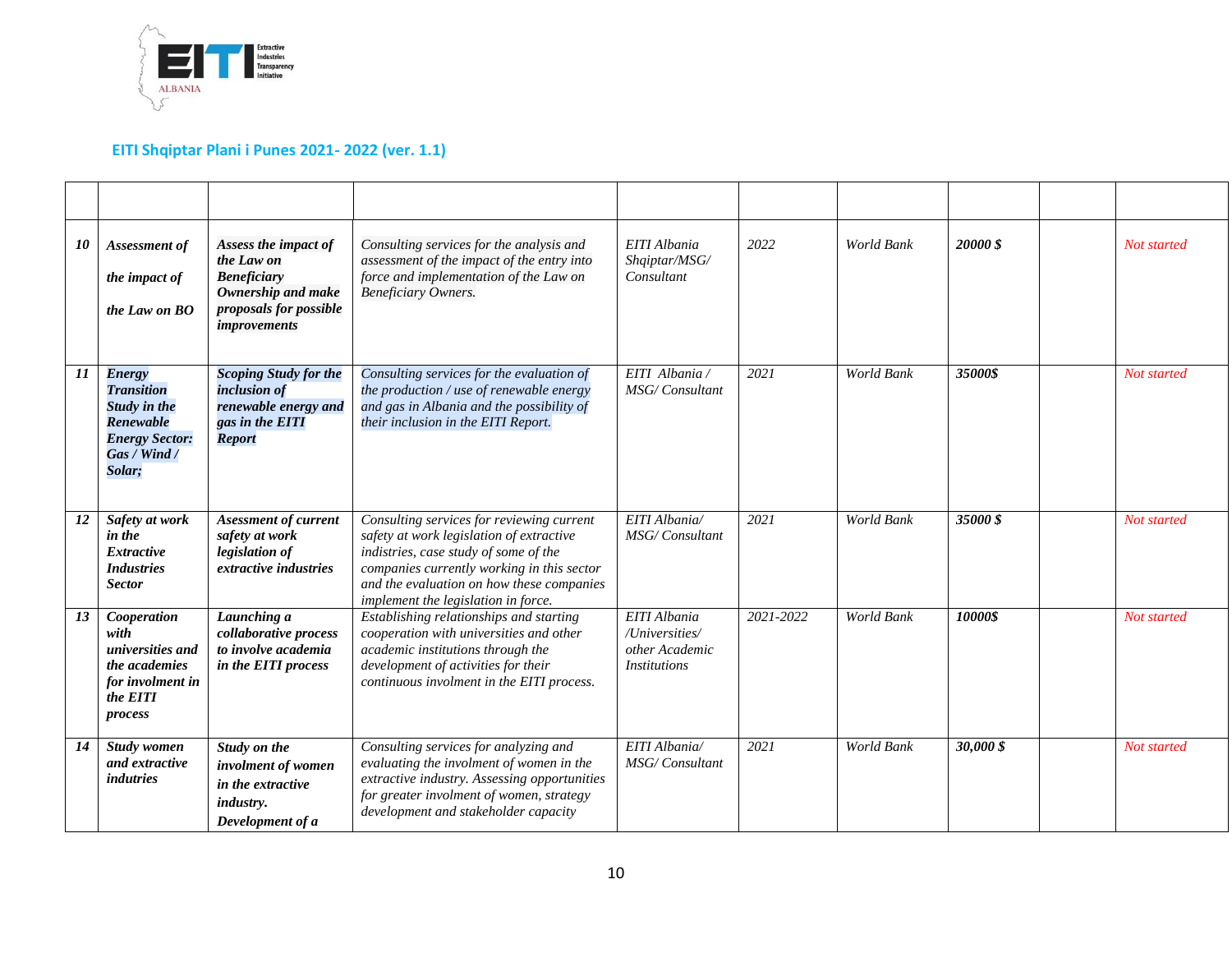

|    |                                                                                                                          | gender<br>mainstreaming<br>strategy and capacity<br>building for<br>extractive industries.                                                                                | building for greater integration of women<br>in the extractive industries.                                                                                                                                                                                                        |                                        |           |                   |           |             |
|----|--------------------------------------------------------------------------------------------------------------------------|---------------------------------------------------------------------------------------------------------------------------------------------------------------------------|-----------------------------------------------------------------------------------------------------------------------------------------------------------------------------------------------------------------------------------------------------------------------------------|----------------------------------------|-----------|-------------------|-----------|-------------|
| 15 | <b>The</b><br>Local<br><b>Reporting</b><br><b>Standard</b><br>development                                                | <b>Consulting services</b><br>for the development<br>of a local reporting<br>standard.                                                                                    | Consulting services for the evaluation of<br>local reporting and the development of a<br>local reporting standart in rich areas of<br>natural resources.                                                                                                                          | EITI Albania/<br>MSG/Consultant        | 2021      | World Bank        | 35.000 \$ | Not started |
| 16 | <b>Support</b><br>for<br>Civil<br><b>Society</b>                                                                         | Promoting a healthy<br>environment that<br>encourages the<br>independence,<br>efficiency and<br>sustainability of civil<br>society in the Albania<br><b>EITI</b> process. | Promoting a healthy environment that<br>encourages the independence, efficiency,<br>sustainability and inclusion of Albanian<br>civil society in the EITI process, through<br>financial support for activities organized<br>by/for civil society in relationto to the<br>process. | EITI Albania /<br>Civil Society        | 2021-2022 | <b>World Bank</b> | 30000\$   | Not started |
| 17 | Study for the<br>analysis of the<br>advantages and<br>obstacles<br>for<br>foreign<br>investments<br>in<br><b>Albania</b> |                                                                                                                                                                           | Analysis of the problems encountered and<br>the advantages that foreign investors have<br>in the extractive industries sector in<br>Albania.                                                                                                                                      | EITI Albania/<br><b>MSG/Consultant</b> | 2021-2022 | World Bank        | 25000\$   | Not started |
| 18 | <b>Impact</b><br>assessment<br>of the                                                                                    | <b>Consulting services</b><br>for impact analysis of<br><i>oil</i> extraction<br>industry in the areas<br>where it operates.                                              | Impact analysis of oil extraction activities,<br>related to technical processes, seismic<br>oscillations, soil and water pollution and<br>the impact it has on the lives of the<br>respective areas residents.                                                                    | EITI Albania/<br>MSG/Consultant        | 2022      | World Bank        | 30000\$   | Not started |